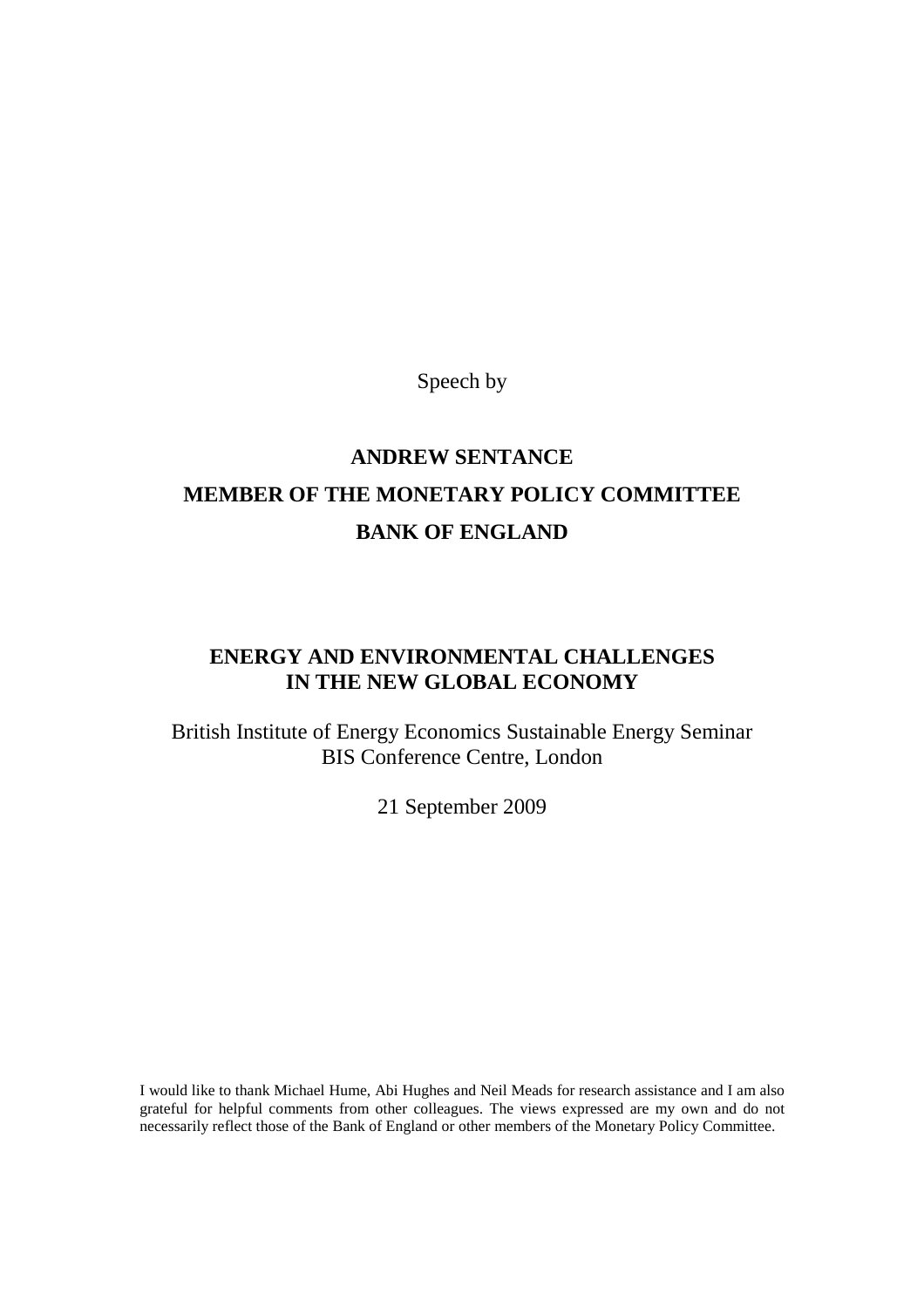I am delighted to have the opportunity to give the keynote address at this seminar convened by the British Institute of Energy Economics. I am also very pleased to be able to give this speech against a much more positive economic backdrop than would have been the case this time last year. Not only have we had a respite from the major financial shocks which hit us last autumn and the year before. But the latest evidence suggests that the UK and other major economies are starting to recover from the deep recession triggered by the global financial crisis.

As growth resumes, attention is now shifting to what the recovery will be like and the challenges it will bring. There are clearly major challenges relating to the financial system and its ability to support a strong rebound in global growth. There are also issues surrounding the way in which global financial imbalances might evolve over the recovery.

But a resumption in global economic growth also poses important energy and environmental challenges. Before the recession, the period of global growth in the mid-2000s saw very strong upward pressure on energy prices and heightened energy price volatility. Indeed, energy price volatility has continued through the recession, with the oil price falling back from nearly \$150/barrel to around \$40/barrel earlier this year, before moving up to its current trading level of around \$70. Swings in energy prices have had significant impacts on business costs and consumer price inflation in the UK and many other economies. So one important issue is the impact that recovery will have on the level of energy prices and whether the heightened volatility we have seen in recent years will persist.

On the environmental front, a return to global economic growth will put upward pressure on the output of carbon dioxide and other greenhouse gasses as energy consumption increases. A resumption of global growth will therefore tend to raise emissions, moving them in the opposite direction to the big emissions cuts that will ultimately be necessary to stabilise the global climate. Over the course of the next decade, however, we will need to start to reverse this trend of rising emissions without jeopardising the growth of the global economy and the development aspirations of poorer nations around the world.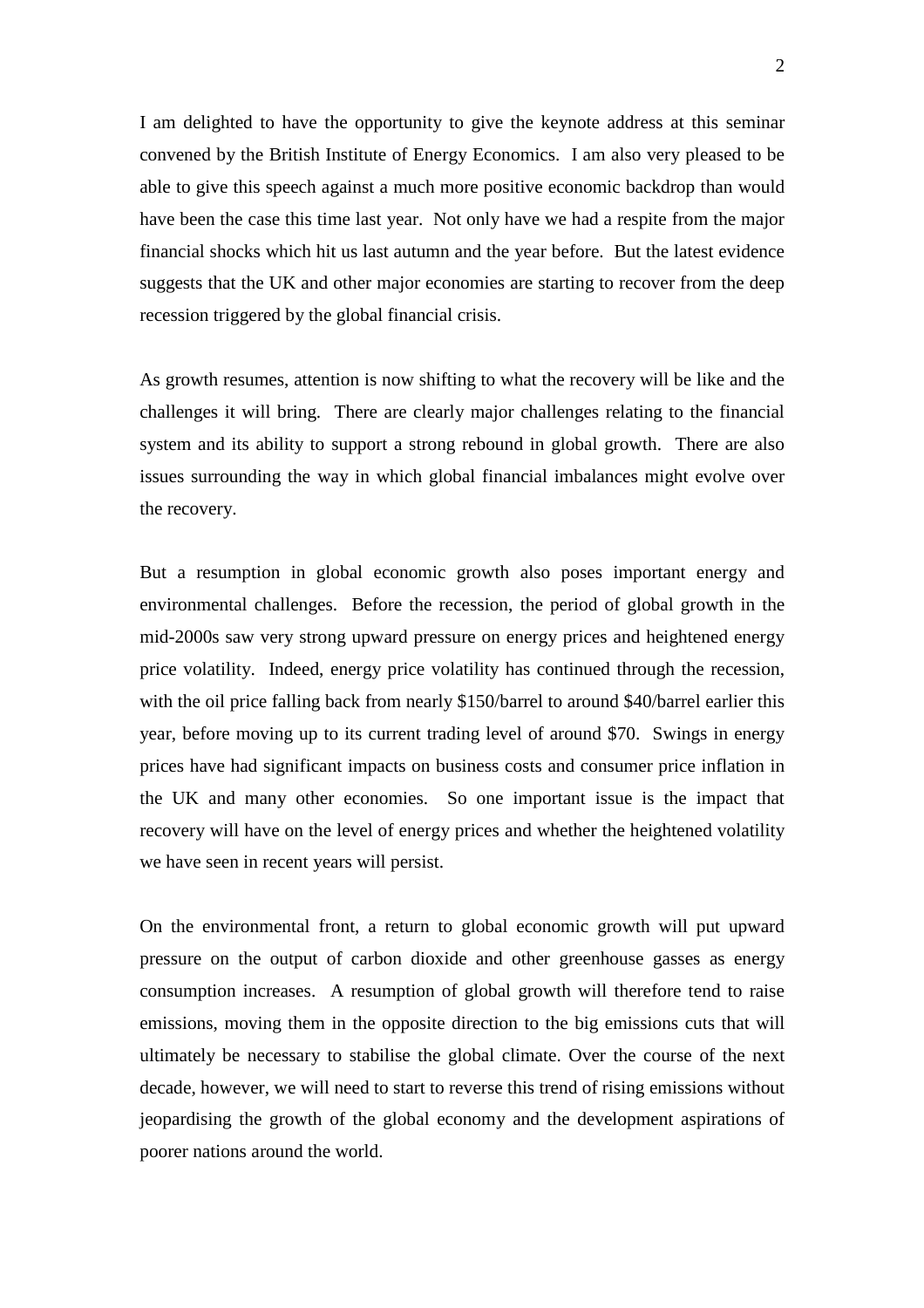These challenges will need to be addressed in the context of the highly integrated global economy which has developed over the last two decades, embracing China, India and many other emerging market economies. The characteristics of this "new global economy" have shaped the recent recession and will have an important bearing on the energy and environmental challenges we are likely to face over the coming recovery.

#### **The "new global economy"**

Economists have been talking about the process of globalisation for many decades. Over the last fifty years, flows of international trade and investment have grown steadily in importance in relation to the size of national economies. For example, in the UK, total trade flows – exports plus imports – have risen from about a third of GDP in the mid-1960s to over  $60\%$  last year.<sup>1</sup> Over the same period, the growth of multinational businesses has led to increasing investment flows across borders.

But in the 1990s and 2000s, this process of globalisation has deepened and intensified in two critical respects. First, the last two decades have seen the integration into the global economy of many emerging market economies, including China, India, Russia and much of Eastern Europe. Second, the deregulation and liberalisation of financial markets in many countries from the 1980s onwards has created much more globally integrated capital and financial markets, with financial institutions – especially banks – operating on a much more international basis. This deepening of the process of globalisation has given an added boost to the growth of world trade and economic activity. It has also extended the globalisation of markets outside the sphere of trade and into the markets for labour and for capital and finance.<sup>2</sup>

The recession and the period of growth which preceded it has shown this "new global economy" in action and two features of its behaviour have struck me particularly forcefully in my role as a member of the Monetary Policy Committee. The first is the

 $<sup>1</sup>$  In the years 1963-67, total UK exports plus imports averaged 33.2% of GDP at market prices. By</sup> 2008, this figure had risen to 60.9%. This trade ratio had risen to over 40% in the late 1970s and to around 50% by the mid-1990s.

<sup>&</sup>lt;sup>2</sup> See Spange and Young (2007) for a detailed discussion of the macroeconomic impacts of globalisation. Sentance (2009) also discusses the role of globalisation in shaping recent macroeconomic developments.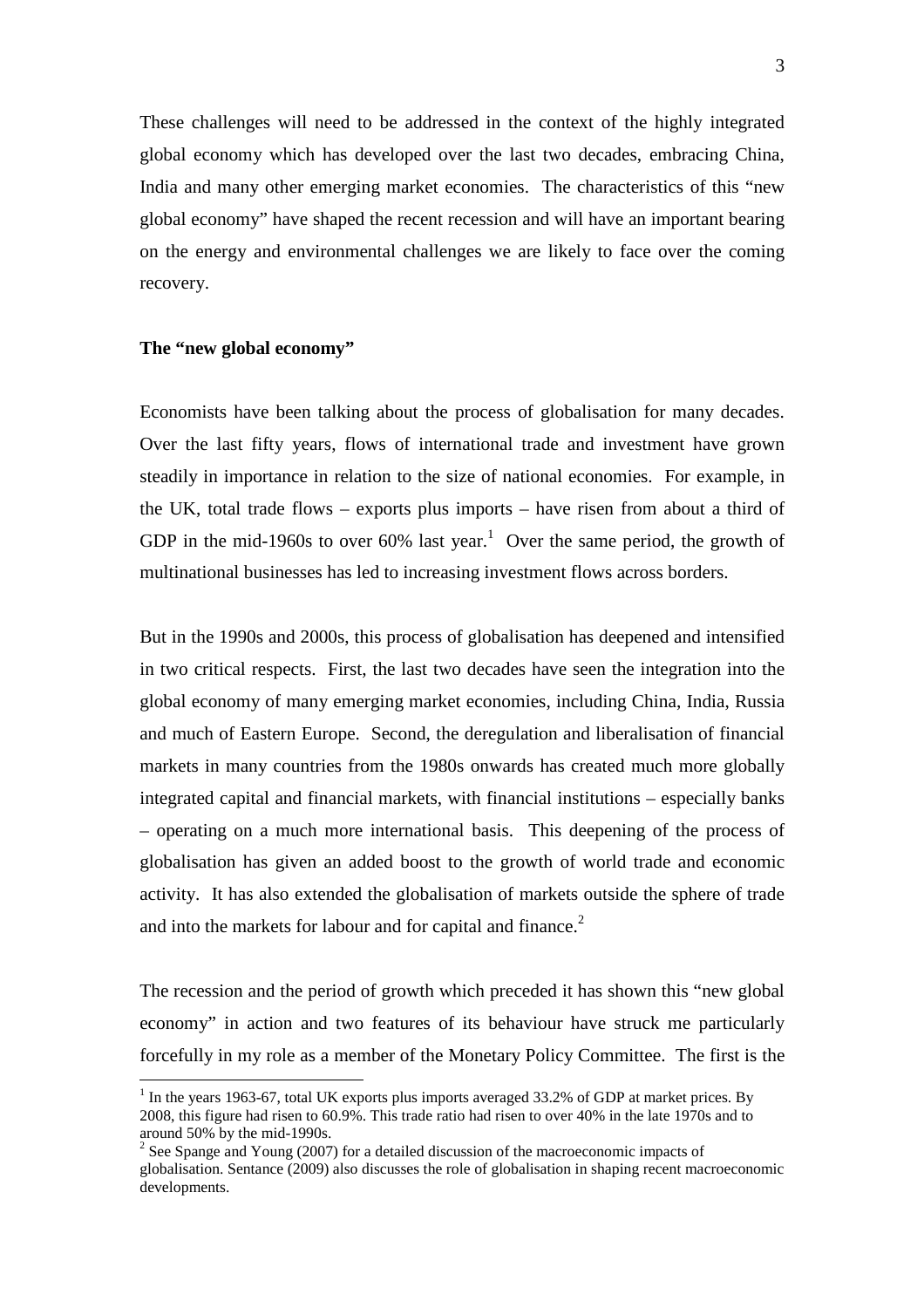high degree of interdependence across economies around the globe, which reflects not only traditional trade and investment linkages but also a highly integrated global financial system. We have seen these global interdepencies operating in a dramatic way over the course of the recent recession. At the heart of the recession is a global financial crisis triggered by bad lending in the US mortgage market. But these financial problems have had a much more significant and widespread impact because they have been transmitted to banks around the world through a highly complex and integrated global financial system. <sup>3</sup>

Last autumn and earlier this year, we have seen another aspect of this high degree of international interdependence at work. The negative shock to business and consumer confidence associated with last autumn's financial turmoil has been transmitted around the world and across sectors by the highly integrated global supply chains which now exist in the production and distribution of manufactured goods, stretching from the US and Europe to Asia and back again. The initial downturn in demand also triggered a global stock cycle which has amplified the cutbacks in production in many key sectors of manufacturing, such as the motor industry.



 $3$  See Hume and Sentance (2009) for a more detailed discussion of the global credit boom from the mid-90s to mid-2000s and its macroeconomic causes and consequences.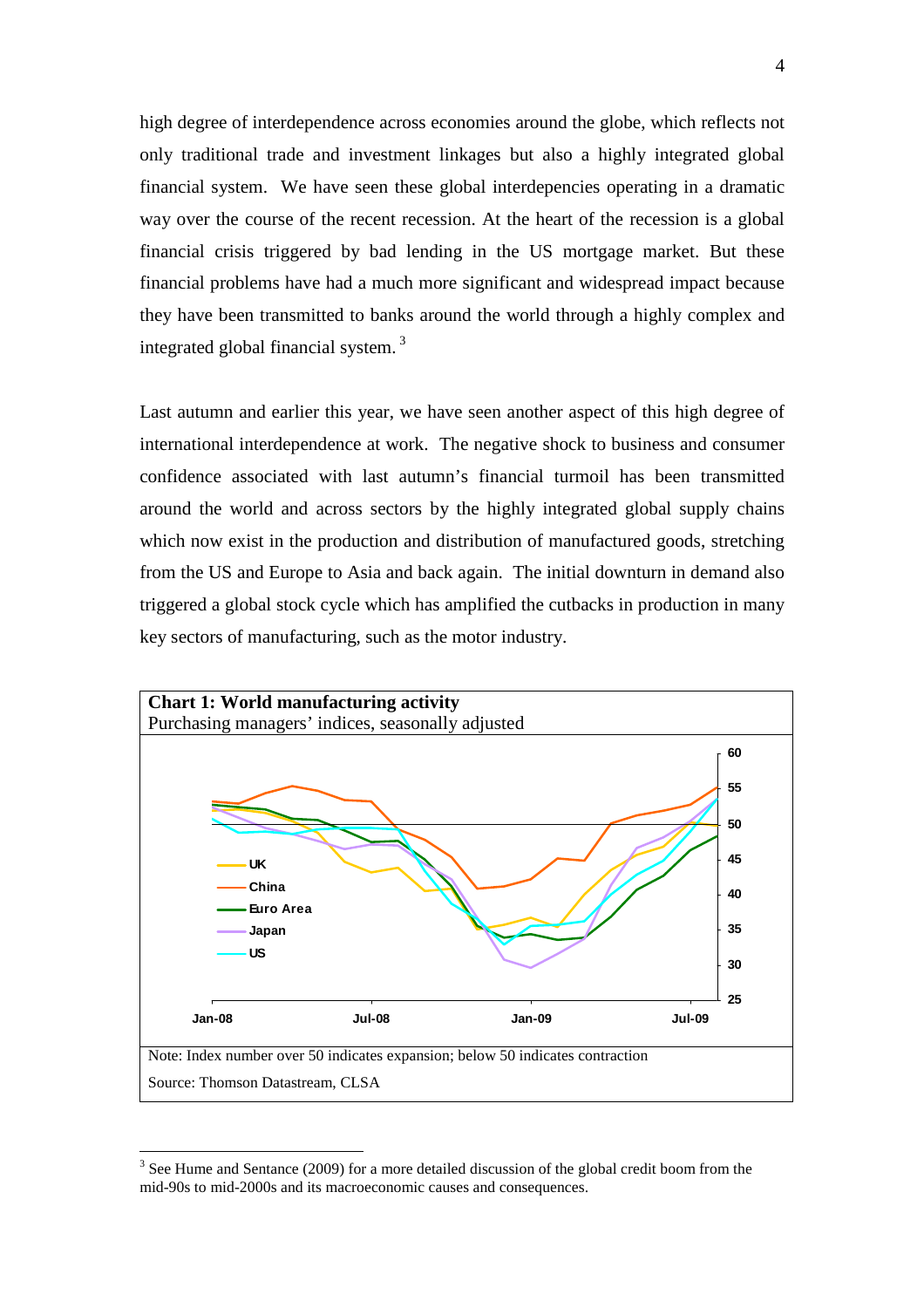Chart 1 shows this very clearly. Indicators of manufacturing activity have moved very similarly across economies during the current recession, across all the major regions of the world economy. In all economies, the sharpest declines in output were seen around the turn of the year, since when the downturn has eased. The most recent surveys indicate either a stabilisation in output or a return to growth. But in the last quarter of 2008 and the first quarter of 2009 almost every major economy in the world experienced sharp falls in GDP driven by falling trade and manufacturing activity.<sup>4</sup> This synchronisation in the economic cycle has been much more pronounced in this recession than in previous global downturns in the mid-1970s, early 1980s and early 1990s.

A second key feature of the new global economy, which flows from this high degree of interdependence, is how it has changed the way growth and inflation respond to relatively strong demand in national economies. In the 1990s and 2000s, the relatively plentiful supply of low-cost manufactured goods from China and other emerging markets dampened the inflationary response we might otherwise have seen from the strong growth of demand in the United States and some other economies. Economies experiencing buoyant demand conditions, supported by the global credit boom, were more likely to see this reflected in a deteriorating external balance rather than strong domestic growth accompanied by inflationary pressures.

<sup>4</sup> China and Australia were notable exceptions, though both of these economies experienced sharp slowdowns. All the G7 economies experienced sharp falls in output in Q4 2008 and Q1 2009.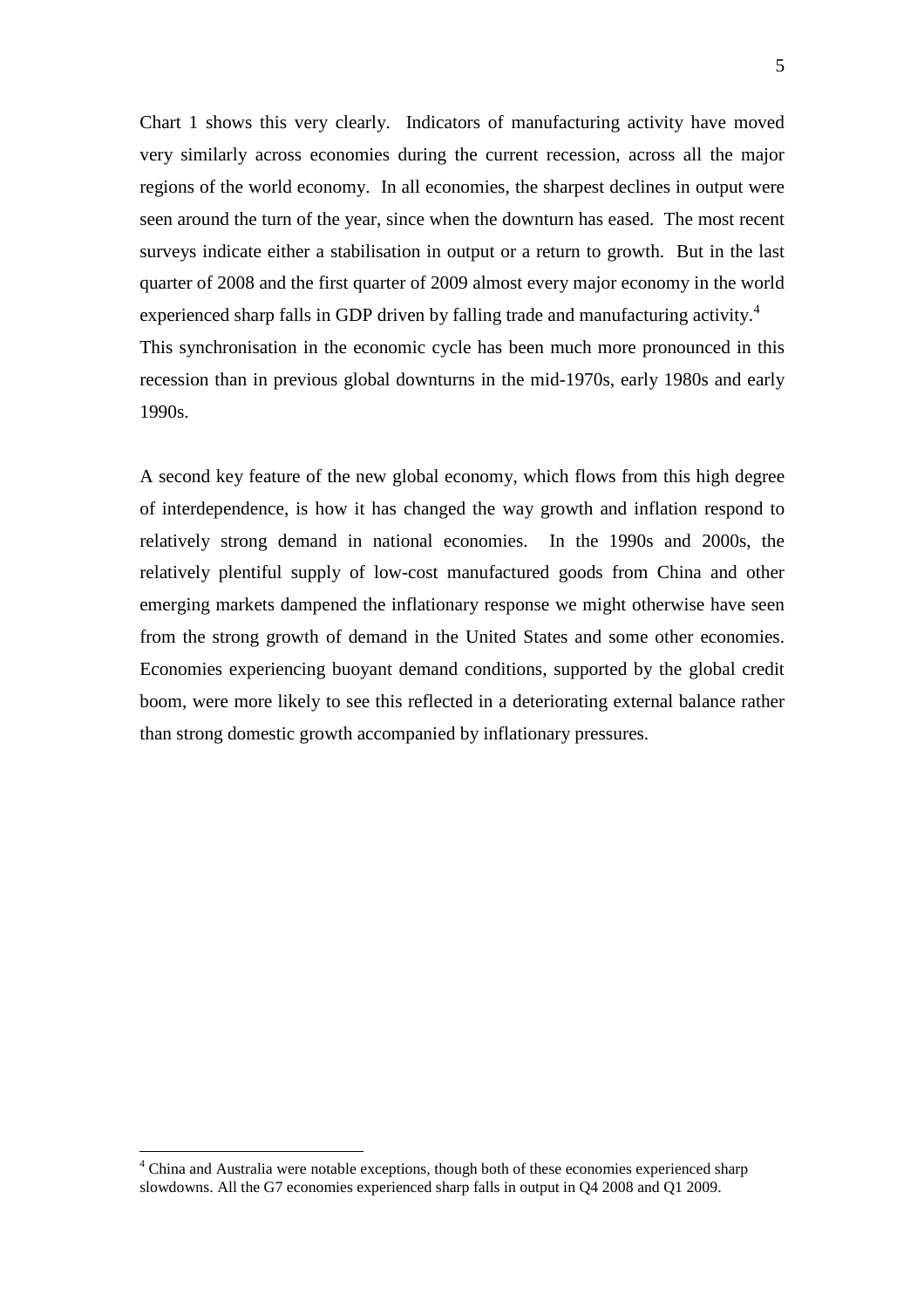

This changing response of the pattern of global growth to rising demand can be seen clearly in Chart 2. The financial excesses in the United States and some other countries were not reflected in particularly strong GDP growth in the US or other advanced economies. Rather, strong growth was experienced in the emerging and developing economies. As the chart shows, this created a divergence in growth between the advanced economies and the non-OECD world which was unprecedented in post-war economic history. This strong growth in developing countries and emerging markets did not simply reflect the dynamism of Asia, but a strong performance from economies in the Middle East, Africa, Latin America and Eastern Europe as well.<sup>5</sup> Upward pressure on the price of energy and commodities in the mid-2000s created a positive feedback loop from strong global growth which benefited countries and regions which were major producers of these primary products.

 $5$  See Sentance (2008) for a more detailed discussion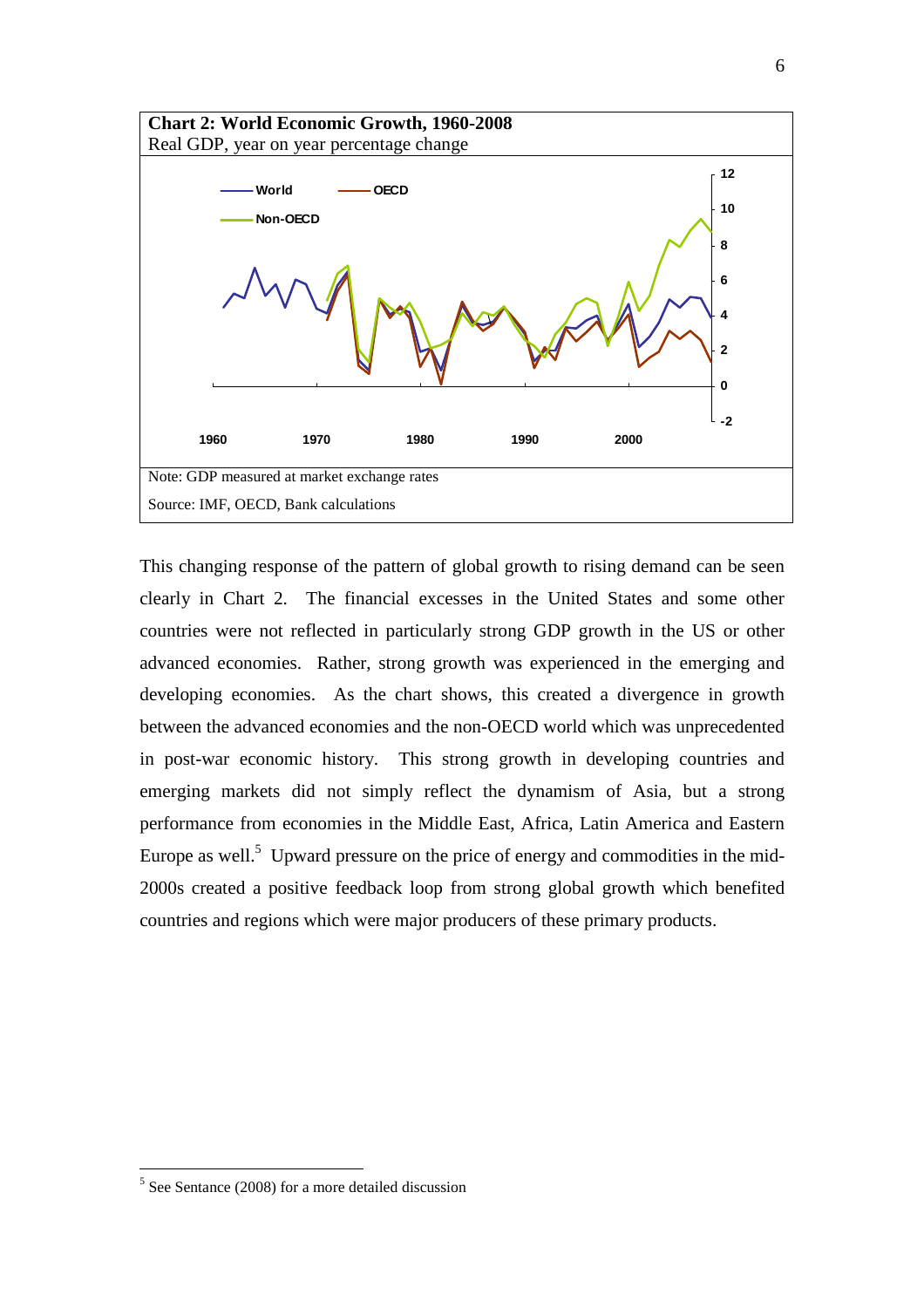

One consequence of this pattern of growth was the emergence of global imbalances. As Chart 3 shows, the United States in particular experienced a significant deterioration in its current account position – reflecting its position at the epicentre of the global credit boom. To a much lesser extent, there was a shift into deficit in other advanced economies. The counterpart of these deficits was the emergence of large surpluses in China and for oil producers.<sup>6</sup>

Another consequence of these growth spillovers in the "new global economy" of the 1990s and 2000s was to dampen the response of monetary policy to the growth of credit and domestic demand. Strong demand in the United States and some other economies over this period generated strong output growth overseas rather than at home. The normal channels through which demand generates inflationary pressure – as a result of higher activity putting pressure on capacity and labour costs – were not operating in the way in which they might have done in the past. Instead of boosting growth and inflation domestically, these demand pressures spilled over into stronger global growth by boosting output in emerging markets and developing economies.

<sup>&</sup>lt;sup>6</sup> See Astley, Giese, Hume and Kubelec (2009) for a recent discussion of the evolution of global imbalances and their relationship to the current financial crisis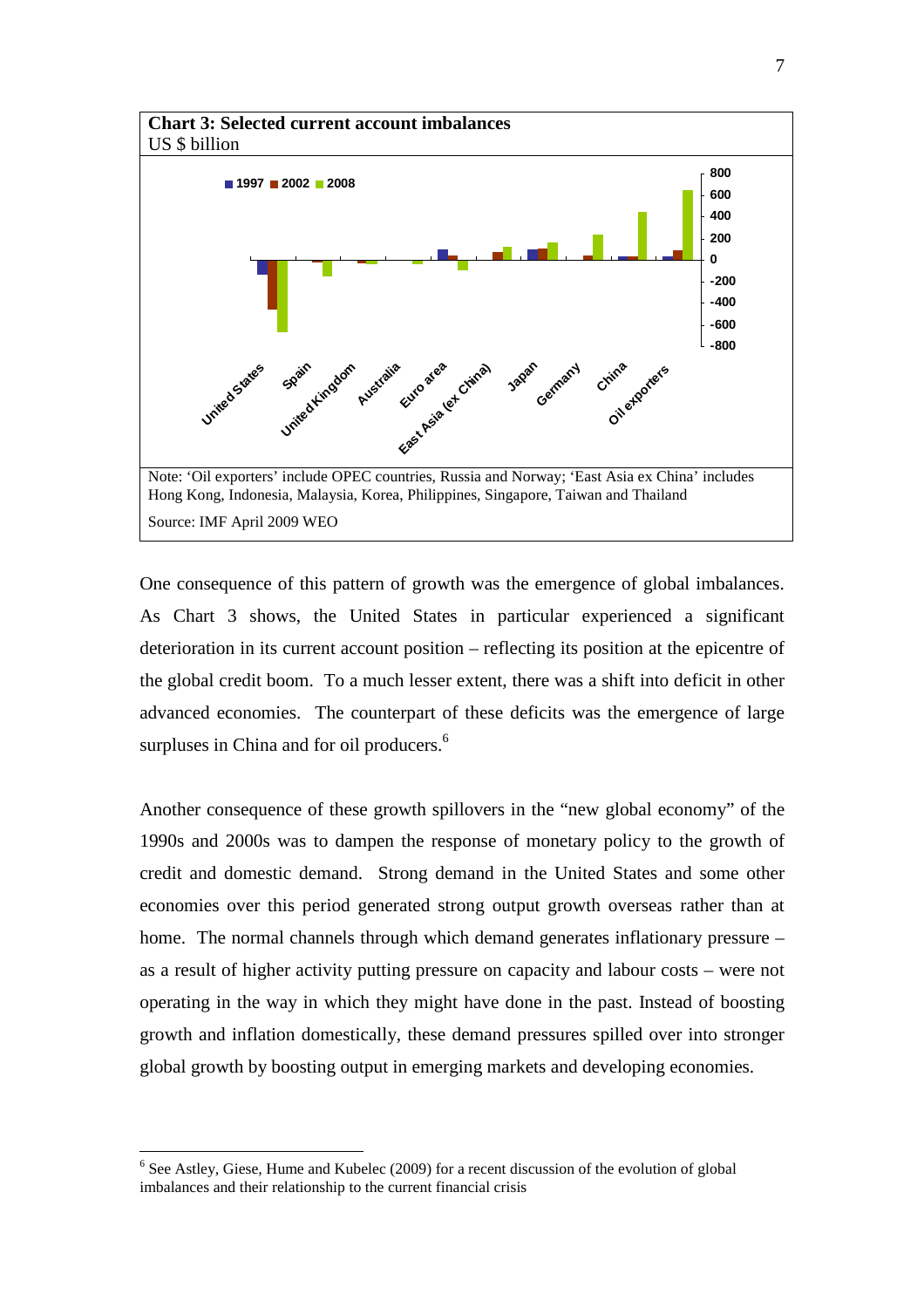It might be argued that the non-OECD economies which were benefiting from strong global demand conditions might have compensated by tightening their policies. But many of these countries had other macroeconomic objectives – including boosting growth and maintaining exchange rate stability. So it is not perhaps surprising that such a response was not forthcoming.



What we did see, however, in the mid-2000s was strong upward pressure on oil, other energy prices and commodities more generally, as Chart 4 shows.<sup>7</sup> Not only was the general direction of these prices upwards – until the second half of last year – but there was also exceptional price volatility. The upward price pressure has abated significantly since the middle of last year, when the oil price reached a peak of nearly \$150/barrel. But energy and commodity markets have remained relatively volatile.

<sup>&</sup>lt;sup>7</sup> The Baltic Exchange Dry Index shown in Chart 4 is a measure of bulk shipping costs which has closely reflected pressures in commodity markets in recent years.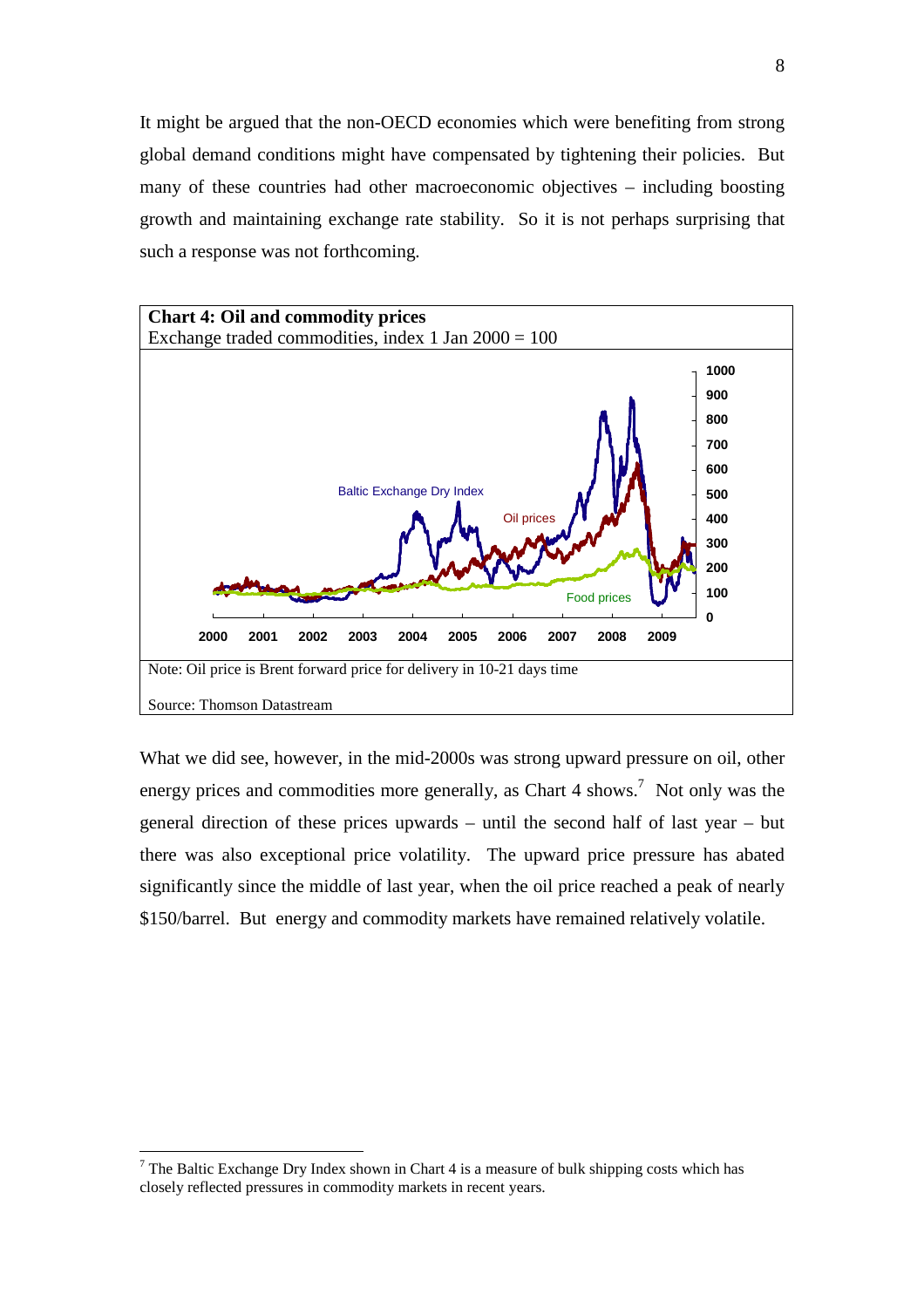

This global price volatility led to fluctuations in inflation in the UK and other major economies. As Chart 5 shows, without the impact of food and energy prices, which are heavily influenced by global price developments, UK CPI inflation would have stayed very close to the two percent target in the last few years. But the result of food and energy price movements has been to send UK inflation on a giant rollercoaster – up to over 5 per cent about a year ago, and back down below the target more recently as petrol and domestic energy prices have dropped back from their peaks last year.

To sum up, therefore, the task of managing inflation has become more challenging for national monetary authorities in the new global economy of the  $21<sup>st</sup>$  century. The close correspondence which used to link domestic demand conditions, national economic growth and inflation has been weakened through the increased propensity of demand to spill-over and support growth elsewhere in the global economy. At the same time, we have seen heightened volatility in both growth and inflation at the national level driven by global developments. Later on, I want to come back to the question of whether this is the new normality. But, first, I would like to discuss some energy and environmental challenges posed by the new global economy we now inhabit.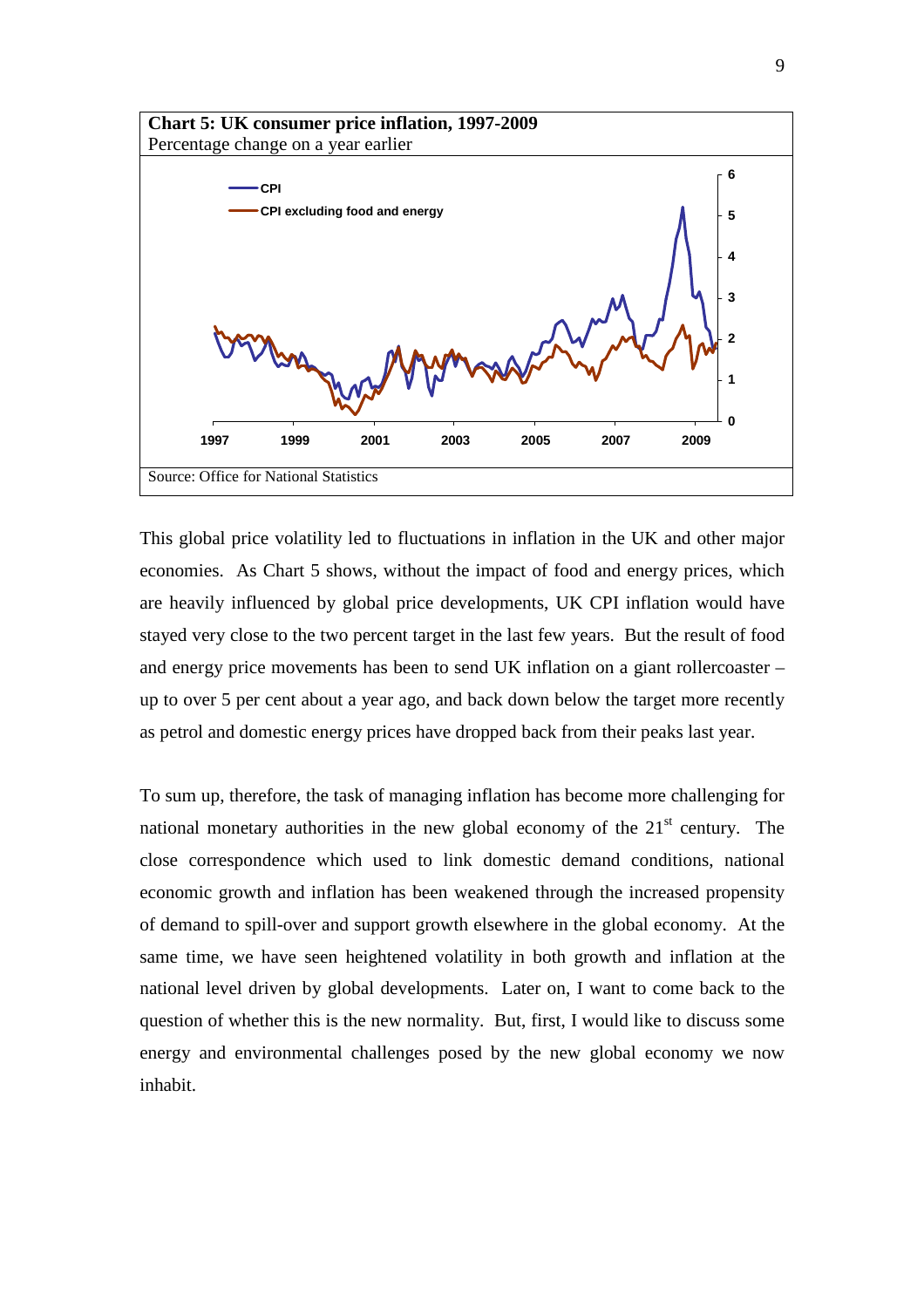## **Energy prices**

On the energy front, a key issue is what might happen to both the level and the volatility of energy prices once the recovery gets into its stride. Chart 6 shows the level of the real oil price over the last two decades alongside the IMF's measure of the "global output gap" – the level of global GDP relative to underlying capacity. This measure suggests that in 2007 and 2008, world output was significantly above capacity but that position has been rapidly reversed as the global economy moved into recession in the second half of last year.



In the 1990s and very early years of this decade, fluctuations in global capacity appeared to be associated with a real oil price in the range of \$15-30/barrel, once we adjust for inflation. But that relationship appears to shift as we move into the mid-2000s. It is very striking that even with the high degree of spare capacity in the global economy at present, the oil price is trading at around \$70/barrel. Other energy prices – including gas, coal and electricity prices – are also remarkably firm given the state of the global economic cycle.

What might account for this upward shift in the real oil price and real energy prices more generally? When oil prices surged in the first half of last year, there was much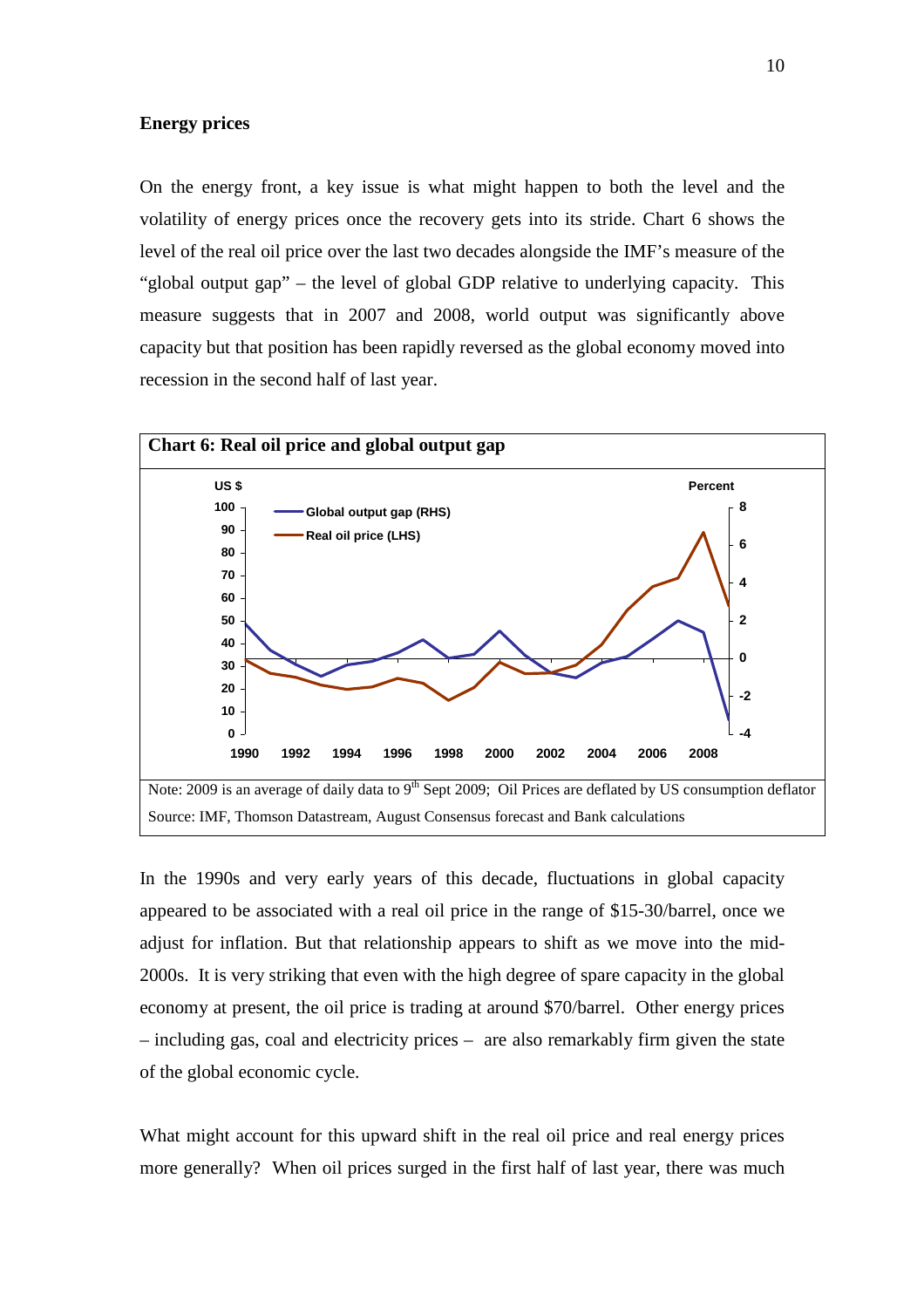discussion about the role of speculative activity in driving the oil market and other commodity prices. Financial markets can certainly play a part in driving short-term price developments. But the upward movement in the relationship between the oil price and global spare capacity shown in Chart 6 looks to have persisted since the mid-2000s and is more likely to reflect market fundamentals – ie the balance between supply and demand.<sup>8</sup>



Strong demand has clearly played a part. If we look back at the growth of energy consumption over the course of this decade so far, we have seen the strongest growth in energy consumption since the 1970s, as Chart 7 shows. Growth in energy consumption has also been strong relative to world GDP growth – at least when measured at market exchange rates as shown on this chart. In other words, the energy intensity of economic growth has increased relative to previous decades.<sup>9</sup>

<sup>&</sup>lt;sup>8</sup> Saporta, Trott and Tudela (2009) analyse recent oil price movements in detail and conclude that supply and demand factors have been the main driving force, though an asset price bubble cannot be ruled out as a driver of price movements in 2008.

<sup>&</sup>lt;sup>9</sup> This shift would appear less pronounced if world GDP was measured at PPP exchange rates (which is the measure shown in Chart 2), as a PPP-weighted measure gives more weight to the strong growth in the non-OECD economies. However, even on a PPP weighted basis, the pick up in energy consumption growth relative to the 1980s and 1990s is much stronger than the acceleration in GDP growth.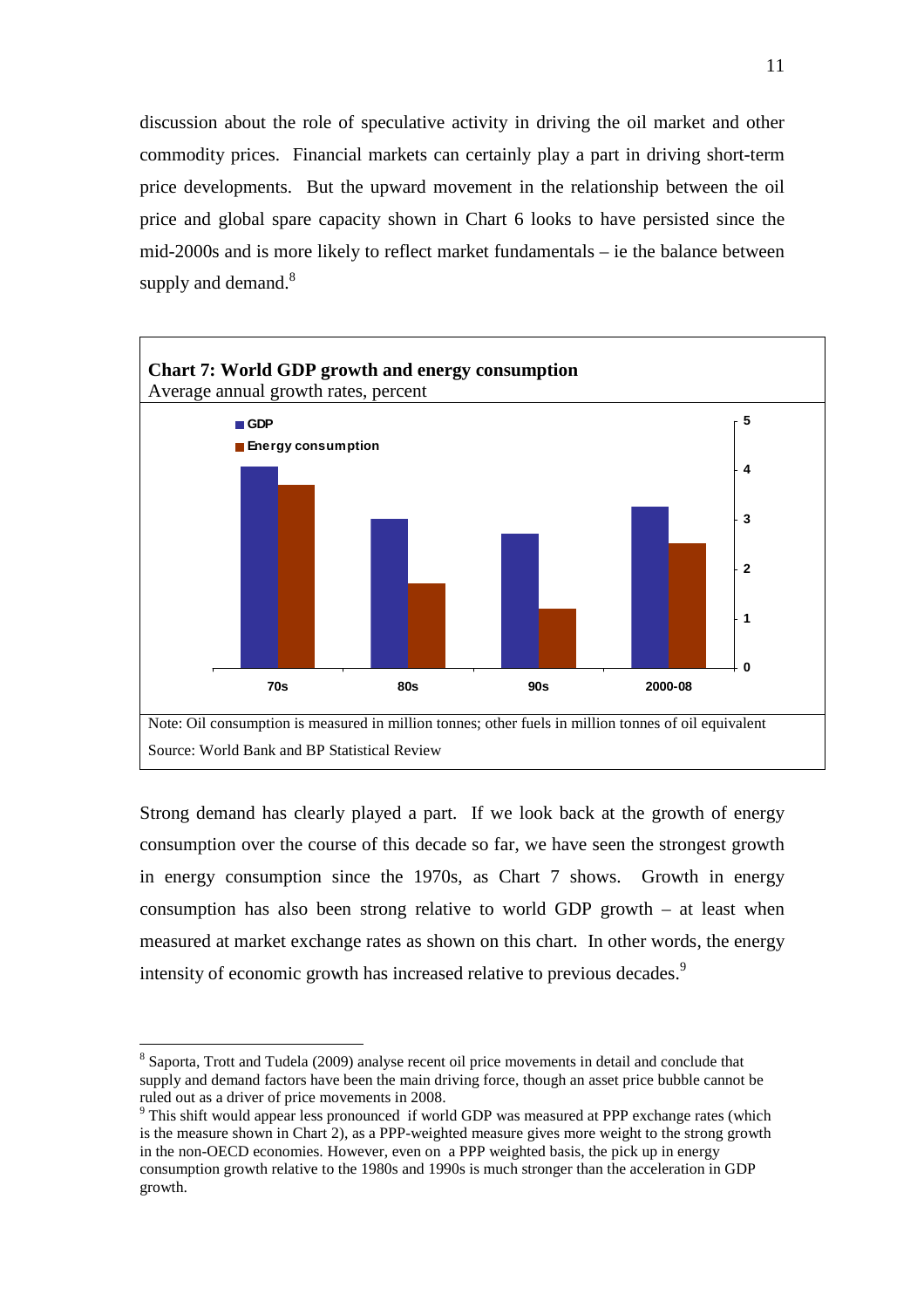This has happened despite significant rises in the cost of energy since the very early years of this decade. But we should recognise that prices will affect energy demand with a significant lag, as the fuel efficiency of production and consumption is heavily dependent on investment in new equipment. Indeed, Chart 7 suggests that the energy price hikes in the 1970s dampened energy consumption relative to economic growth in the following two decades. So we may see more impact of the current regime of high energy prices on demand in the 2010s and 2020s.



One factor which has been contributing to this rapid growth of energy consumption has been the growth of energy demand in developing and emerging market economies. As Chart 8 shows, the arrival of the "new global economy" which I have described earlier in this speech has been accompanied by a very substantial uplift in energy consumption outside the OECD economies. Energy consumption outside the OECD rose by nearly 50% in the eight years 2000 to 2008. As a result, emerging market and developing economy consumption of energy now exceeds consumption in the advanced OECD economies. This is a sign of the shifting balance of economic power across the global economy.

This shift towards stronger energy demand from the non-OECD economies seems unlikely to be reversed. Indeed, it is likely to be reinforced by the pattern of recovery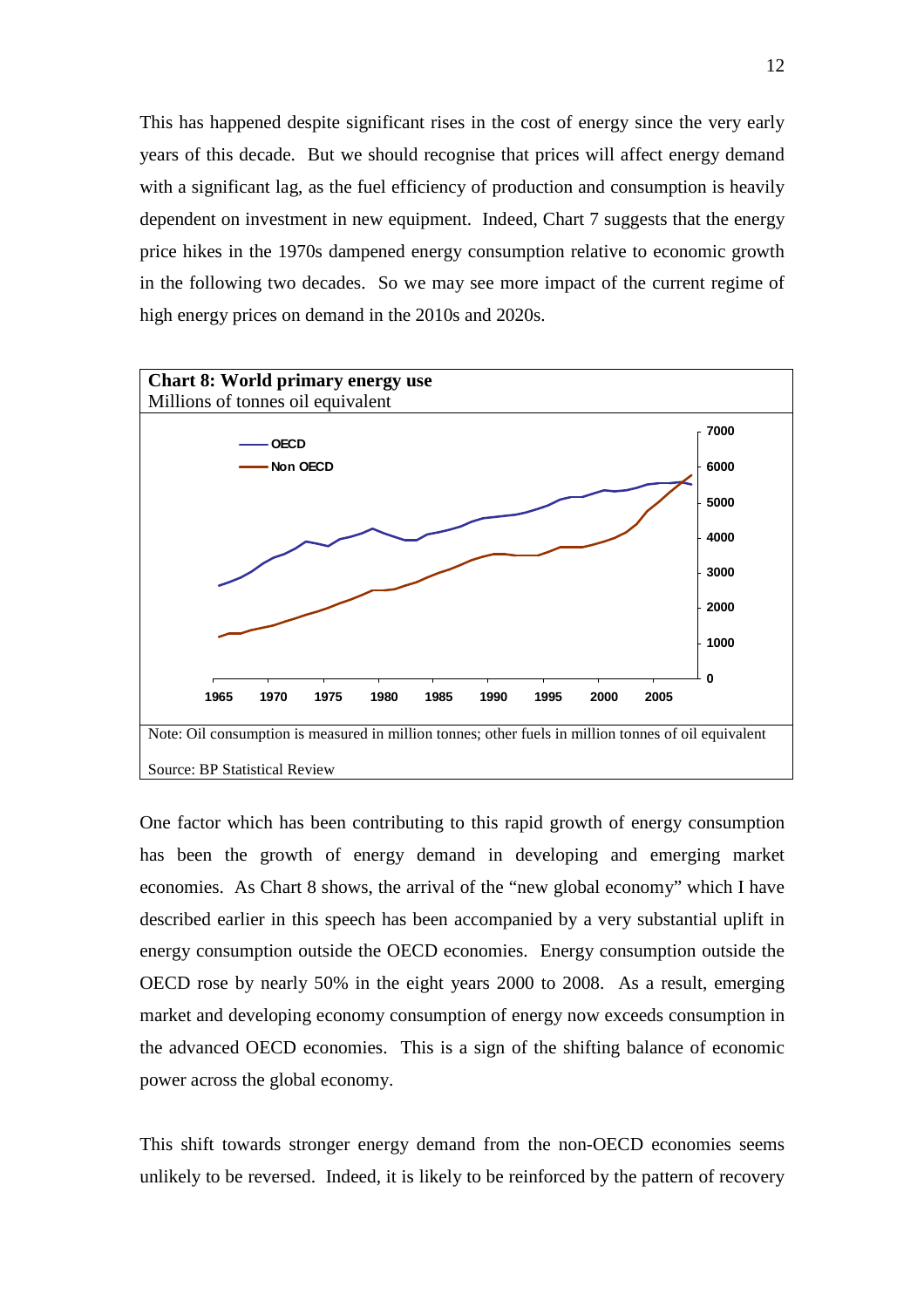that appears to be emerging in the global economy. As Chart 9 shows, forecasts for growth next year show Asia leading the way in terms of global recovery prospects. This view has been reinforced by evidence that Asian economies and some other emerging market economies – such as Brazil – have turned around more quickly than the economies of Europe and North America which have been more directly affected by the financial crisis.



There is clearly a question whether this turnaround in Asian growth can be selfsustaining. In the short-term, policy stimulus from monetary and fiscal measures has played an important part in supporting demand in key Asian economies such as China and India. However, growth should also be supported in Asia by the fact that financial systems, personal and corporate balance sheets and public finances have all been much less significantly affected by the crisis than in North America and Europe. Coupled with strong supply-side fundamentals, that makes me optimistic that growth in Asia can be sustained and become a major engine for world recovery in the years ahead.

This implies that energy demand – particularly from the non-OECD area – is likely to pick up again as the world moves into a recovery phase. The implication for global energy prices would then hinge on two other factors. First, will global energy supply respond strongly enough to dampen price pressure? And, second, will global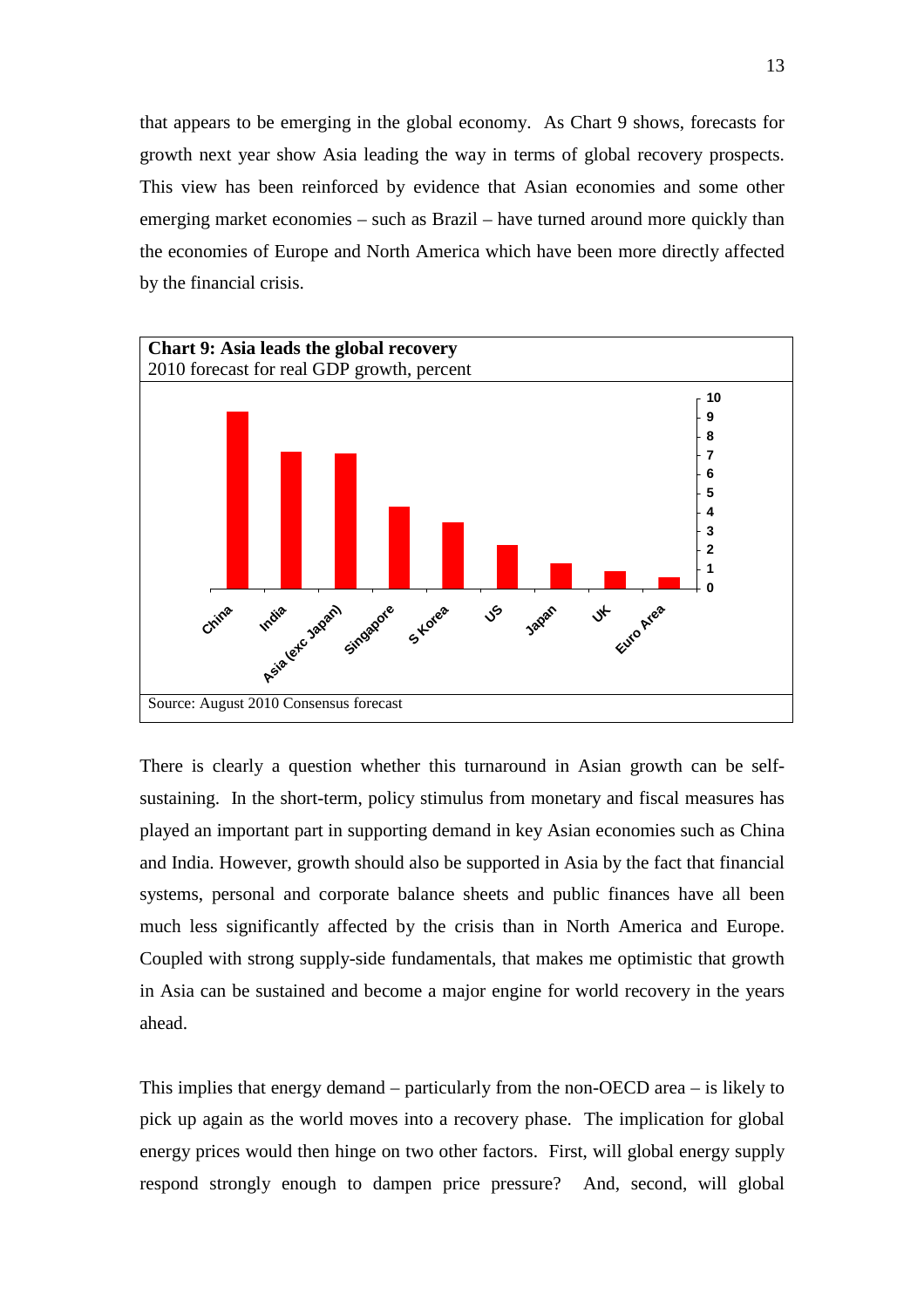environmental concerns create a strong enough countervailing influence on energy demand?

On the supply side, I am sure there will be a number of positive responses to a prolonged period of high energy prices. More marginal oil fields and other higher cost sources of energy will be developed, including renewable energy. But the investment cycle will take a while to come on stream. And, as recent statements from oil industry sources have suggested, there are many political obstacles and risks associated with the development of new energy sources. The last time we saw a shift towards higher energy prices in the mid-1970s, the higher price regime persisted for about a decade while the supply and demand responses were taking place. A similar timescale would point to a period of high energy prices lasting at least until the middle of the next decade.

#### **Global environmental challenges**

Could moves to tackle global climate change have a limiting impact on the upward energy price pressure from global economic growth? Chart 10 shows the strong growth of energy consumption across the world economy over this decade has also been associated with strong growth of emissions. Indeed, emissions from energy sources have risen faster than energy consumption itself, reflecting a shift to higher carbon fuels such as coal which are used widely in emerging market economies including China.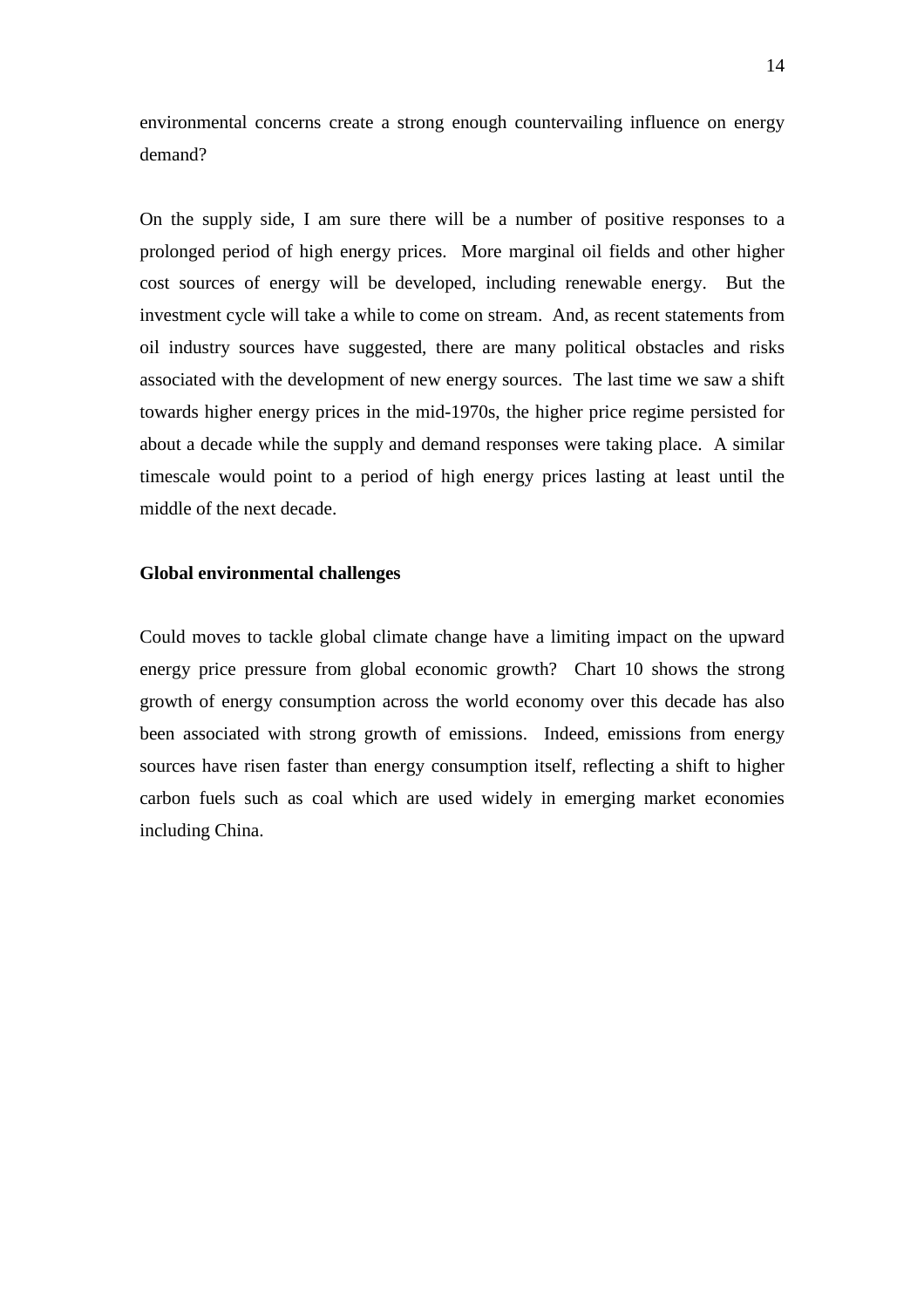

From an environmental standpoint, Chart 10 is very worrying. Rather than breaking the link between world economic growth and greenhouse gas emissions, at the global level they appear to be becoming more closely correlated. This reflects the absence of a strong political framework to drive the changes which will be necessary to set the major economies of the world on a reduced emissions path. This partly reflects the inadequate coverage of the Kyoto protocol. As we have seen, the rapid energy consumption over the last decade has come from the developing and emerging market economies which did not make substantial commitments at Kyoto. It also reflects the slow progress in developing the policy instruments and policies which will drive the shift to the "low carbon economy" – including carbon pricing, emissions trading and technology policies. Addressing both of these issues is critical to the success of any future international agreement on climate change, and the policies which will flow from it.

For the benefit of our children, their children and future generations, it is to be hoped that genuine progress will be made at the Copenhagen summit at the end of this year. But, allowing for the inevitable lags in agreeing and implementing policies, and the time period it takes to affect investment and technological development in the energy and transport industries which are responsible for the bulk of global emissions, this is unlikely to affect energy demand over the early phases of the global recovery which is now emerging.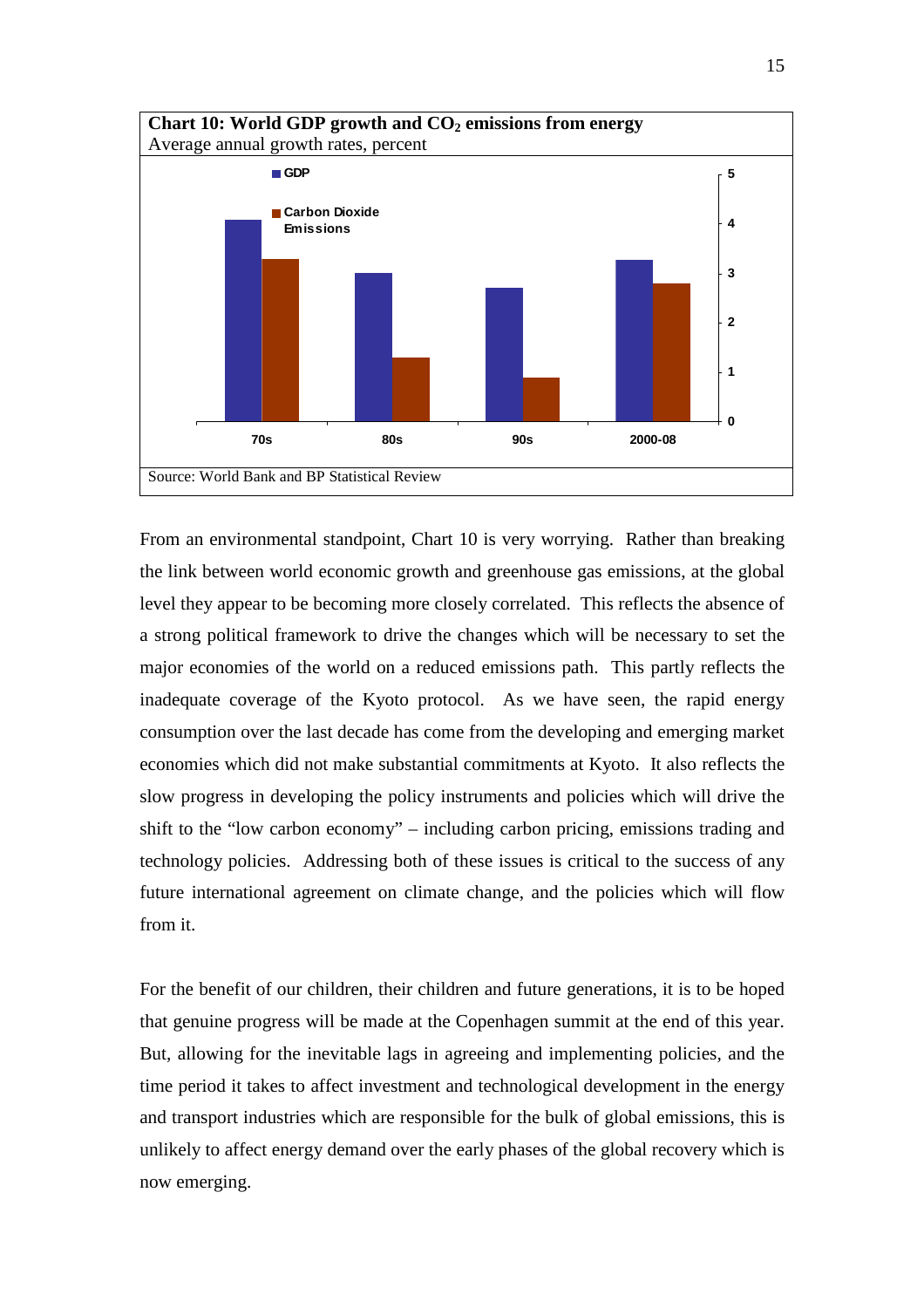

The projections made by the UK Committee on Climate Change show this very clearly. As Chart 11 shows, the Committee's scenarios envisage a peak in global emissions around 2016, followed by significant reductions thereafter. The main variant which the Committee considered in its 2008 report was one in which emissions (and hence energy demand) grew more strongly, not less so, in the period to 2016.

Over time, I believe that the world community will address the global environmental challenges facing it, and the political moves in the last year or two have been consistent with that direction of travel. But the impact of these policies on energy demand and supply will probably not be felt until at least the second half of the next decade.

## **Conclusions and policy implications**

What are the key conclusions and policy implications which flow from this analysis? First of all, let me summarise the picture I have painted in this speech. The "new global economy" – which has come into being in the closing years of the  $20<sup>th</sup>$  century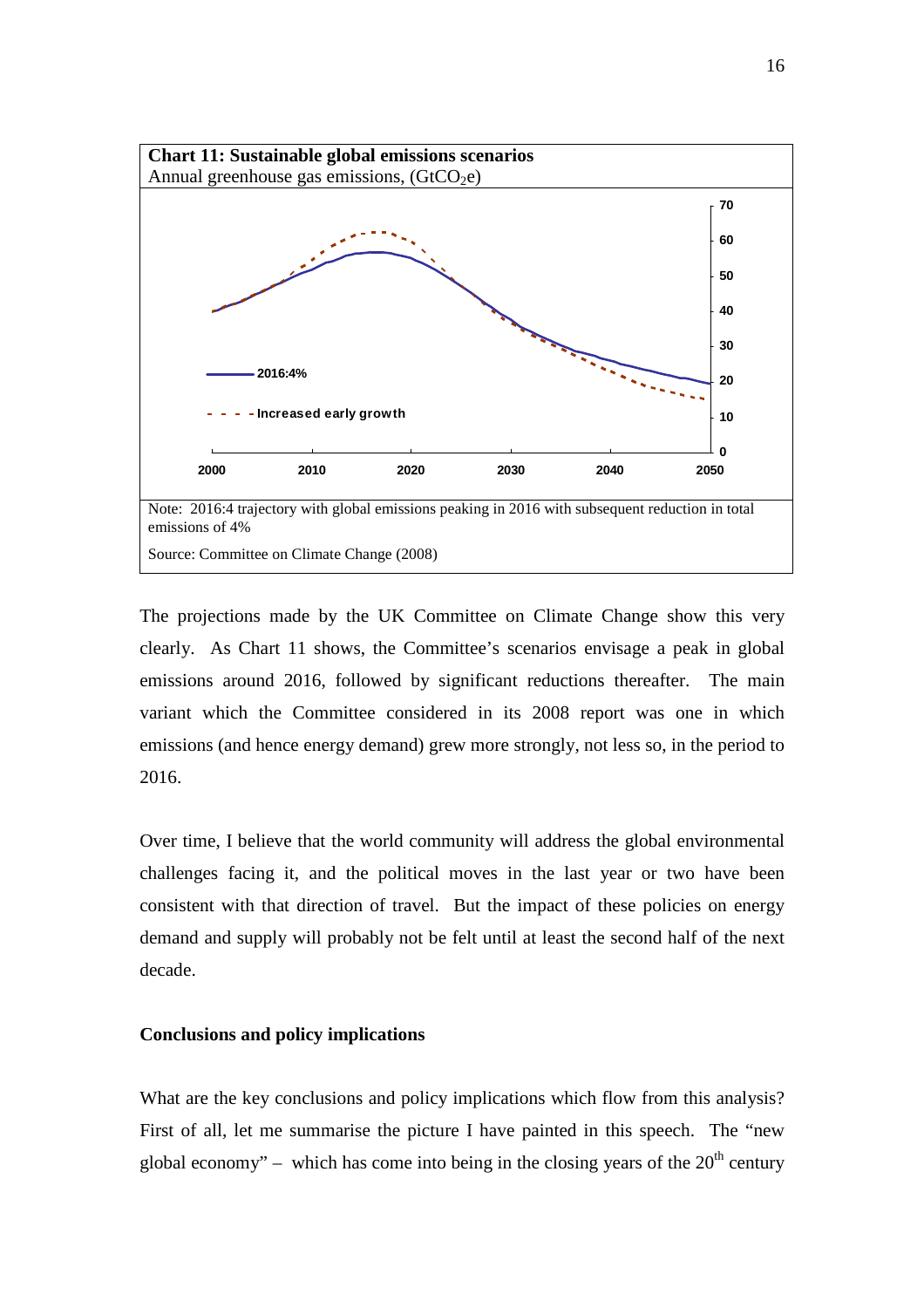and the opening years of this century – poses some key challenges for national economic policymakers. First, global interdependencies mean we are more vulnerable to global shocks of various kinds. We have witnessed this in a very dramatic way in the recent recession. Second, global spillovers have changed the growth and inflation dynamics of national economies. The links between domestic demand, growth and inflation at the national level have weakened and the potential for global volatility to influence the inflation path of economies has increased.

On the energy front, I can see substantial upside risks to prices over the coming recovery as demand picks up across the global economy and Asia plays a leading role in the growth of the world economy. Against the background of supply constraints, this creates the potential for continuing price volatility. I do not see supply developments and environmental policy moves changing the energy price environment which became established in the mid-2000s until much later in the next decade.

In conclusion, I would like to make four broad policy-related comments. First, though I have described a many ways in which the globalisation of the world economy has increased volatility and made national economies more difficult to manage, the solution is not to row back on globalisation. There are clearly aspects of the global economy which need to be better regulated, including the financial sector. But the experience of the dynamic Asian economies has taught us that participation in an open world trading economy offers poorer countries their best chance to raise living standards, improve health and life expectancy, and achieve a better quality of life. As the major economies discovered in the 1930s, a retreat into protectionism is not the right response to increasing global interdependence. And in general it seems to me that policy-makers have resisted the pressure to resort to overt protectionism as a response to the current financial crisis and global recession.

By contrast, in an increasingly integrated world economy, there is an increased need for effective international policy co-ordination across a range of policy areas – including energy and environmental issues – which is the second policy observation I would make. However, achieving policy co-ordination and making it effective is extraordinarily difficult. One factor that can help is to have effective institutions, and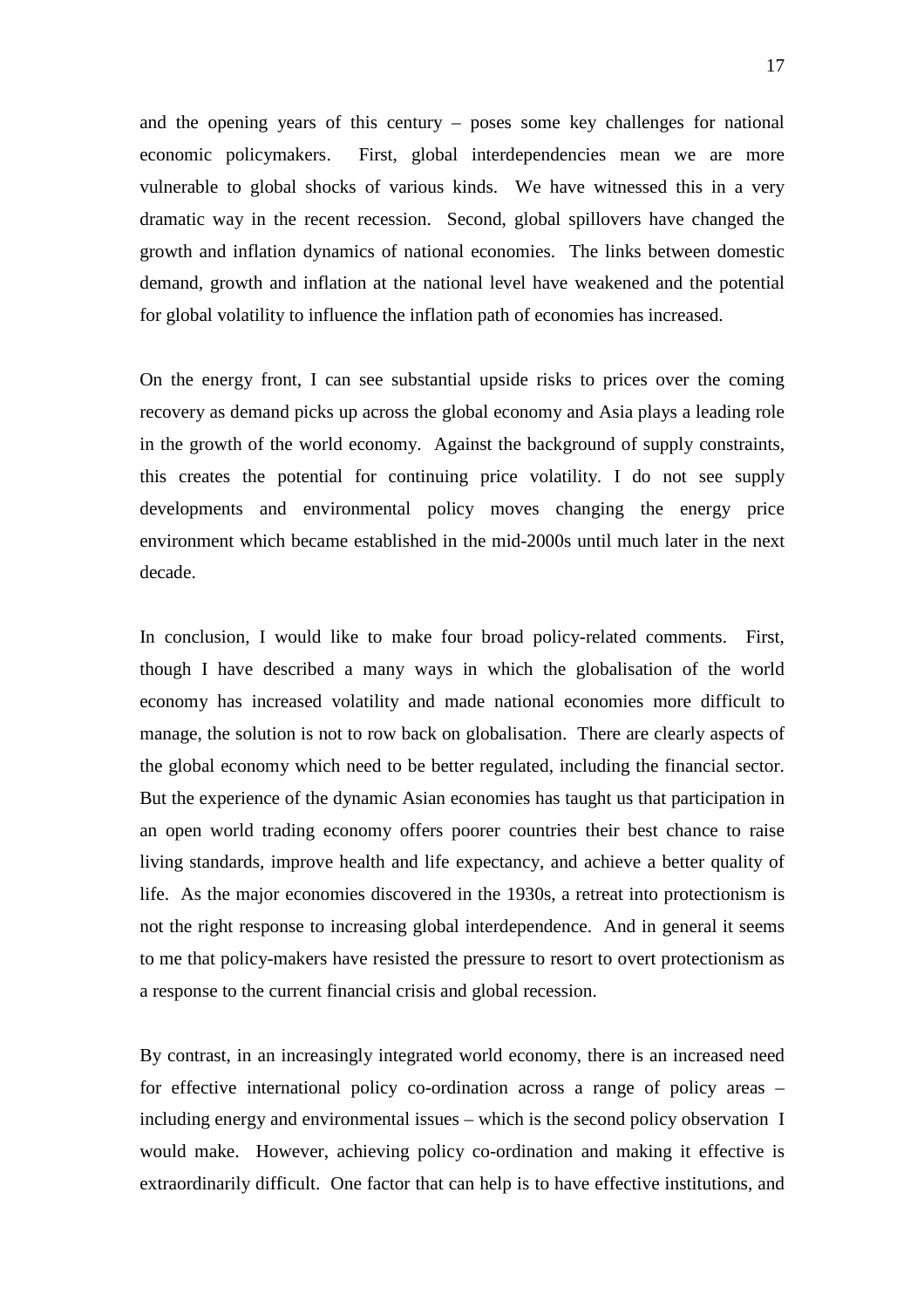on the economic front there is clearly an important agenda of reform of institutions which were put in place to respond to a post-war economic situation and need to adapt to the requirements of the  $21<sup>st</sup>$  century economy. It is also to be hoped that the international agreement on global environmental issues which is due to be concluded later this year will have a strong programme of institutional development to underpin it. As we have seen recently, international policy co-ordination can be achieved on an "ad hoc" basis in a crisis situation when interests are well aligned. But over the longer haul it needs a stronger institutional underpinning .

Third, at the national level, we need to recognise that the global economy is an important source of volatility for economic growth and inflation going forward. Indeed, that has been the experience of the MPC which has sought to operate UK monetary policy against the backdrop of the "new global economy" I have described in this speech. For me, recent events have provided a cautionary warning about what monetary policy can and cannot achieve. We cannot isolate the UK economy from major global economic shocks or from global price volatility affecting energy and other commodity prices. What we can do is to ensure that policy interventions are in a stabilising direction and are consistent with the medium term objective of economic growth underpinned by low inflation, which is what I have sought to do as a member of the MPC.

Finally, we should be careful about expecting a return to the apparent "great stability" which characterised the period of the mid-90s to the mid-2000s. This period was shaped by the circumstances of the global economy over that period, as well as by a significant improvement in policy frameworks in many countries in the UK. Recent experience has reminded us that the new global economy of the  $21<sup>st</sup>$  century is also a potentially volatile place. If stability does return, as I hope it does in the coming recovery, we need to be looking very carefully to see where the next big global shock might be coming from. And the energy market is one of the prime candidates we need to keep an eye on.